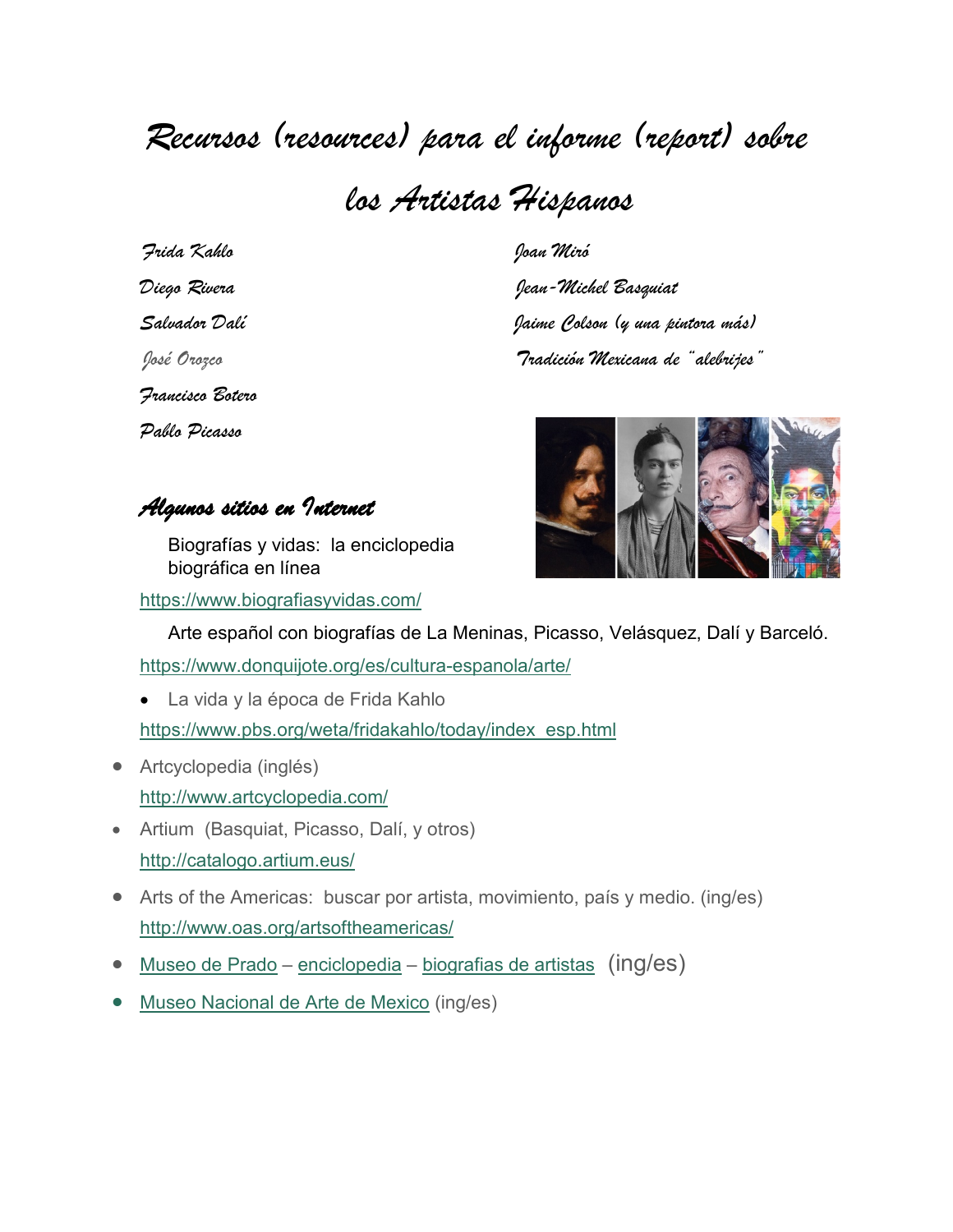## *Libros en la biblioteca:*

|                        | Published 2018                                                                                                                                                            |
|------------------------|---------------------------------------------------------------------------------------------------------------------------------------------------------------------------|
|                        | Reading Level: 5.8 Interest Level: 3-6                                                                                                                                    |
|                        | 100 great artists : a visual journey from Fra Angelico to Andy Warhol<br>[Book] Call #: 709 GER Gerlings, Charlotte.<br>Published 2006                                    |
| Cubism                 |                                                                                                                                                                           |
|                        | [Book] Call #: 709.04 MIN<br>Mines, Cynthia.<br>Series: Eye on art<br>Published 2007                                                                                      |
| Cubism                 | [Book ] Call #: 709.04 ROB Robinson, Shannon.<br>Series: Movements in art<br>Published 2006                                                                               |
|                        | Mexican, Central, and South American art<br>[Book ] Call #: 709.8 SCO Scott, John F. (John Fredrik), 1936-<br>Series: International encyclopedia of art<br>Published 1996 |
| Annotated art          | [Book ] Call #: 759 CUM Cumming, Robert, 1943-<br>Series: Annotated guides<br>Published 1995                                                                              |
| <b>Pablo Picasso</b>   |                                                                                                                                                                           |
|                        | [Book ] Call #: 759.4 PIC Jaffé, Hans Ludwig C.<br>Series: library of great painters<br>Published 1996                                                                    |
| Pablo Picasso          |                                                                                                                                                                           |
|                        | [Book ] Call #: 759.4 PIC Selfridge, John W.<br>Series: Hispanics of achievement<br>Published 1994                                                                        |
| <b>Pablo Picasso</b>   |                                                                                                                                                                           |
|                        | [Book ] Call #: 759.4 PIC Hodge, Susie, 1960-<br>Series: Lives of the artists<br>Published 2004                                                                           |
|                        | Pablo Picasso: 1881-1973<br>[Book ] Call #: 759.4 PIC<br>Warncke, Carsten-Peter.<br>Published 1997                                                                        |
|                        | Picasso : a day in his studio<br>[Book ] Call #: 759.4 PIC Antoine, Véronique.<br>Series: Art for children<br>Published 1994                                              |
| <b>Picasso posters</b> | [Book ] Call #: 759.4 PIC<br>Costantino, Maria<br>Published 1991                                                                                                          |
| Dali                   | Moorhouse, Paul.<br>[Book ] Call #: 759.6 DAL                                                                                                                             |